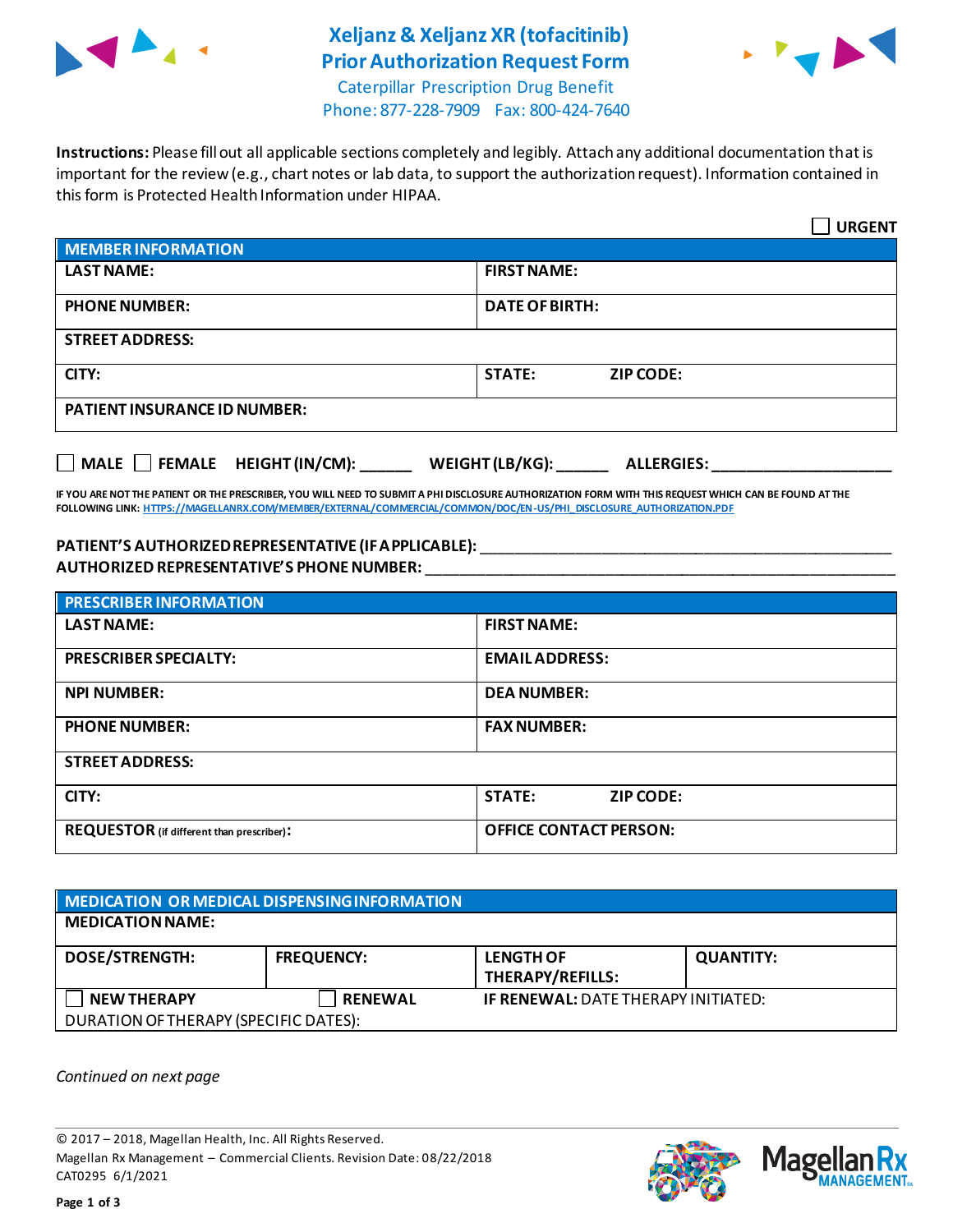

## **Xeljanz & Xeljanz XR (tofacitinib) Prior Authorization Request Form**

Caterpillar Prescription Drug Benefit Phone: 877-228-7909 Fax: 800-424-7640



| <b>MEMBER'S LAST NAME:</b> NAME                                                                                                                                                                                                                                     | MEMBER'S FIRST NAME:                                                                                                                                                                                                                                                                                                                                                                                                                              |                                                       |
|---------------------------------------------------------------------------------------------------------------------------------------------------------------------------------------------------------------------------------------------------------------------|---------------------------------------------------------------------------------------------------------------------------------------------------------------------------------------------------------------------------------------------------------------------------------------------------------------------------------------------------------------------------------------------------------------------------------------------------|-------------------------------------------------------|
|                                                                                                                                                                                                                                                                     | 1. HAS THE PATIENT TRIED ANY OTHER MEDICATIONS FOR THIS CONDITION?                                                                                                                                                                                                                                                                                                                                                                                | $\sqrt{\ }$ YES (if yes, complete below)<br><b>NO</b> |
| <b>MEDICATION/THERAPY (SPECIFY</b><br>DRUG NAME AND DOSAGE):                                                                                                                                                                                                        | <b>DURATION OF THERAPY (SPECIFY</b><br>DATES):                                                                                                                                                                                                                                                                                                                                                                                                    | <b>RESPONSE/REASON FOR</b><br><b>FAILURE/ALLERGY:</b> |
| <b>2. LIST DIAGNOSES:</b>                                                                                                                                                                                                                                           |                                                                                                                                                                                                                                                                                                                                                                                                                                                   | <b>ICD-10:</b>                                        |
| $\Box$ Moderately to severely active rheumatoid arthritis<br>$\Box$ Psoriatic arthritis<br>$\Box$ Polyarticular juvenile idiopathic arthritis(pJIA)<br>$\Box$ Ulcerative colitis<br>□ Other diagnosis: ____________________ICD-10__________________________________ | 3. REQUIRED CLINICAL INFORMATION: PLEASE PROVIDE ALL RELEVANT CLINICAL INFORMATION TO SUPPORT A                                                                                                                                                                                                                                                                                                                                                   |                                                       |
| PRIOR AUTHORIZATION.                                                                                                                                                                                                                                                |                                                                                                                                                                                                                                                                                                                                                                                                                                                   |                                                       |
| Dermatologist<br>□ Rheumatologist<br>□ Gastroenterologist<br>*Must submit prior dates of use.<br>*Must submit prior dates of use.                                                                                                                                   | Select if the requested medication is prescribed by one of the following specialists:<br>Has the patient tried and had an inadequate response to at least a three month trial with Enbrel? $\Box$ Yes $\Box$ No<br>Has the patient tried and had an inadequate response to at least a three month trial with Humira? $\Box$ Yes $\Box$ No                                                                                                         |                                                       |
| Cimzia, Enbrel, Humira, Actemra or Simponi? □ Yes □ No<br>*Must submit documentation.                                                                                                                                                                               | For moderately to severely active rheumatoid arthritis, also answer the following:<br>Is the patient concurrently taking another TNF antagonists or biologic, such as Kineret, Remicade, Rituxan, Orencia,<br>Has the patient had a trial and inadequate response to methotrexate or another oral non-biologic disease<br>modifying anti-rheumatic drug (DMARD) such as Imuran, Ridaura, Plaquenil, sulfasalazine or Arava?* $\Box$ Yes $\Box$ No |                                                       |
| *Must submit documentation.                                                                                                                                                                                                                                         | Is the patient unable to take the prerequisite non-biologic DMARD due to their chronic liver disease (such as<br>chronic hepatitis, fatty liver, nonalcoholic steatohepatitis (NASH) or elevated liver enzymes)?* $\Box$ Yes $\Box$ No                                                                                                                                                                                                            |                                                       |
| For psoriatic arthritis, also answer the following:<br>$\Box$ Yes $\Box$ No *Must submit prior dates of use                                                                                                                                                         | Has the patient had a trial and inadequate response to methotrexate or another oral non-biologic disease<br>modifying anti-rheumatic drug (DMARD) such as sulfasalazine(Azulfidine®), leflunamide(Arava®), or cyclosporine?                                                                                                                                                                                                                       |                                                       |
| For polyarticular juvenile arthritis, also answer the following:                                                                                                                                                                                                    | Has the patient tried and had an inadequate response or intolerance to an oral disease modifying anti-rheumatic<br>agent [e.g., methotrexate, sulfasalazine, or leflunomide (Arava)]? □ Yes □ No                                                                                                                                                                                                                                                  |                                                       |
| © 2017 - 2018, Magellan Health, Inc. All Rights Reserved.<br>Magellan Rx Management - Commercial Clients. Revision Date: 08/22/2018<br>CAT0295 11/1/2020                                                                                                            |                                                                                                                                                                                                                                                                                                                                                                                                                                                   | Magel                                                 |